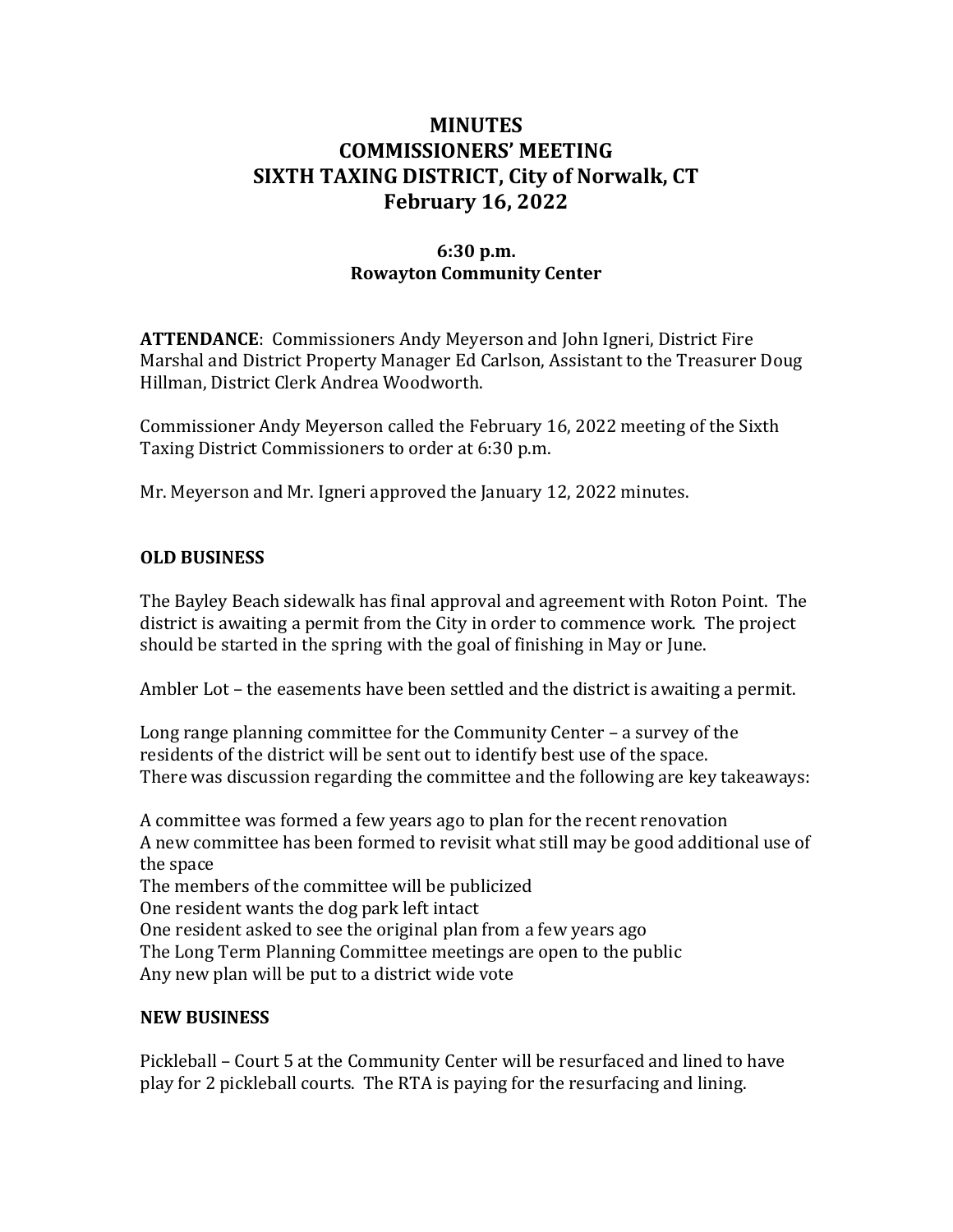Exercise Equipment for Bayley Beach – Cameron Letters spoke about money raised from the Turkey Trot each year and how use of the money generated could be used to install Exercise Equipment at Bayley Beach. There was a lot of discussion around use of space at Bayley Beach. The main takeaway was that the equipment needs to be non-invasive to other activities that occur regularly. The final decision should be put to a district vote.

Car Break-ins – One resident brought up the fact that there has been several car and house break-ins and that the City of Norwalk police does not intervene. John Igneri stated the break-ins have been a problem for years. The district will look into having someone from the City come talk at a future meeting.

Greenhouse roof repair – Kevin from the Rowayton Gardeners spoke about the need for a new Greenhouse roof at the Community Center. The Commissioners, Treasurer's office, and Property Manager are aware of the request and will discuss further with the Gardeners.

District Road Repairs – There is a map of what and when the City plans to repave. The district will obtain a copy of the map.

**Report of Commissioner John Igneri**, nothing at this time.

# **Report of Commissioner Andy Meyerson**

- 1. Residents must shovel their walkway or can be given a citation
- 2. The budget is being worked on right now
- 3. There may be no increase to the Rowayton portion (5%) of the City of Norwalk property tax
- 4. Budget meeting is March 2, 2022
- 5. Need financial statements from those seeking a grant

**Report of the Assistant to the Treasurer, Doug Hillman** gave his report of expenditures and invoices to the Commissioners to review and sign. Mr. Hillman also said that we are right where we should be in regards to the budget.

# **Report of the Fire Marshall, Ed Carlson**

- 1. Valentine's coffee shop submitted plans
- 2. New condo at 111 Rowayton Ave submitted plans
- 3. Met with Kevin and Foreman for Apartments at 140 Rowayton Ave

# **Report of the Property Manager, Ed Carlson**

### **Community Center:**

- **1.** Looking into possibly purchasing two chair caddies
- **2.** Remote door access for the 3rd door is done
- **3.** A wire has been run so the RPTA could hardwire their internet access
- 4. Sump pump in Potting Shed basement has been installed